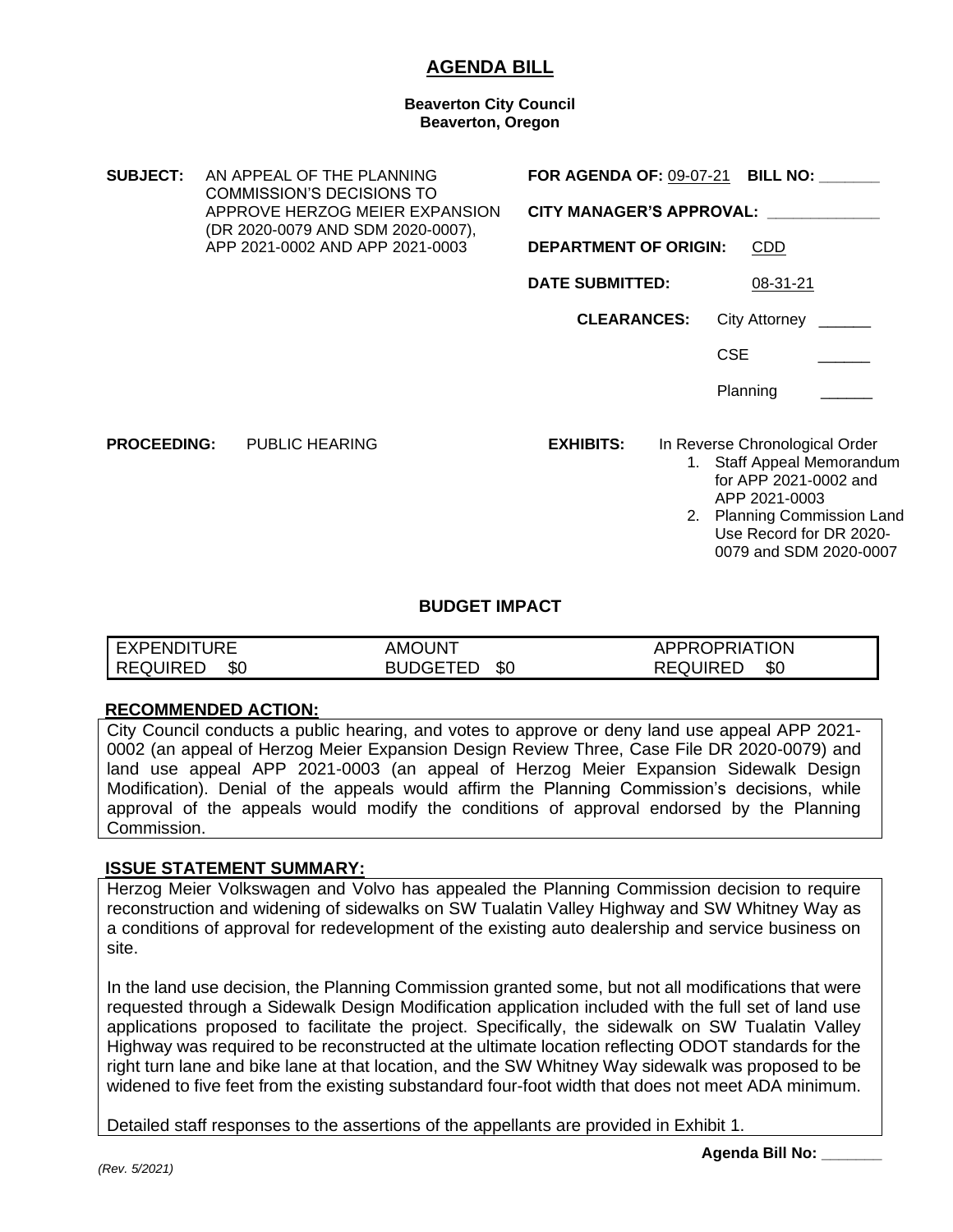# **HISTORICAL PERSPECTIVE:**

The Herzog Meier Expansion project for the Herzog Meier Volkswagen and Volvo dealerships located at 4180 SW 141st Avenue includes: a Major Modification of a Conditional Use application to increase the gross floor area of the existing conditionally permitted Major Automotive Service use on the site; a Design Review Three application to partially demolish 5,703 square feet of the existing automotive service building, construct a new 24,900 square foot, one-story, automotive service building containing service bays and manual carwash with rooftop storage for inventory vehicles, and reconfigure the onsite vehicle circulation and parking areas; a Loading Determination application to reduce the required off-street loading spaces from three to two; a Parking Requirement Determination application to establish an off-street parking ratio for automotive dealerships; a Sidewalk Design Modification application to modify the sidewalk and planter strip widths for a portion of the sidewalk; and a Tree Plan Two application to remove eight Community Trees.

The applicant, AXIS Design Group, submitted Design Review Three (DR 2020-0079) and Tree Plan Two (TP 2020-0005) applications on June 16, 2020, and Major Modification of a Conditional Use (CU 2020-0006), Loading Determination (LO 2020-0003), Parking Requirement Determination (PD 2020- 0005), and Sidewalk Design Modification (SDM 2020-0007) applications on August 28, 2020. Staff received the applicant's request to deem the applications complete on September 24, 2020. On July 14, 2021, the Planning Commission held a public hearing to consider the Herzog Meier Expansion (CU 2020-0006 / DR 2020-0079 / LO 2020-0003 / PD 2020-0005 / SDM 2020-0007 / TP 2020-0005) proposal and took public testimony. After reviewing all materials entered into the record and conducting deliberations, the Commission voted to approve the Herzog Meier Expansion (CU 2020-0006 / DR 2020-0079 / LO 2020-0003 / PD 2020-0005 / SDM 2020-0007 / TP 2020-0005) proposal.

The Land Use Orders were prepared and mailed on July 27, 2021, with the appeal period ending at 4:30 PM on August 6, 2021. Two timely appeals were filed by the applicant and owner on July 30, 2021, prior to the appeal deadline: one appeal (APP 2021-0002) of the Design Review Three (DR 2020-0079) application and one appeal (APP 2021-0003) of the Sidewalk Design Modification (SDM 2020-0007) application. Staff reviewed and accepted the appeals as valid under the provisions of Section 50.70 of the Beaverton Development Code. The appellant did not file any additional appeals; therefore, the Council may only consider the Design Review Three and Sidewalk Design Modification applications. Because the Major Modification of a Conditional Use (CU 2020-0006), Loading Determination (LO 2020-0003), Parking Requirement Determination (PD 2020-0005), and Tree Plan (TP 2020-0005) applications were not appealed, those decisions are final.

Staff anticipates that additional materials will be filed by the appellant or members of the public. Staff will provide additional memoranda to the Council as necessary to respond to additional materials.

# **COMMUNITY VISION/COUNCIL GOALS/MASTER PLANS:**

Beaverton Comprehensive Plan Goal 6.2.2. from the Transportation Element:

*C) Develop and provide a safe, complete, attractive, efficient, and accessible system of pedestrian ways and bicycle ways, including bike lanes, cycletracks, bike boulevards, shared roadways, multiuse paths, and sidewalks according to the pedestrian and bicycle system maps, and the Development Code and Engineering Design Manual requirements.*

*…*

*J) Require developers to include pedestrian, bicycle, and transit-supportive improvements within proposed developments and adjacent rights-of-way in accordance with adopted policies and standards.*